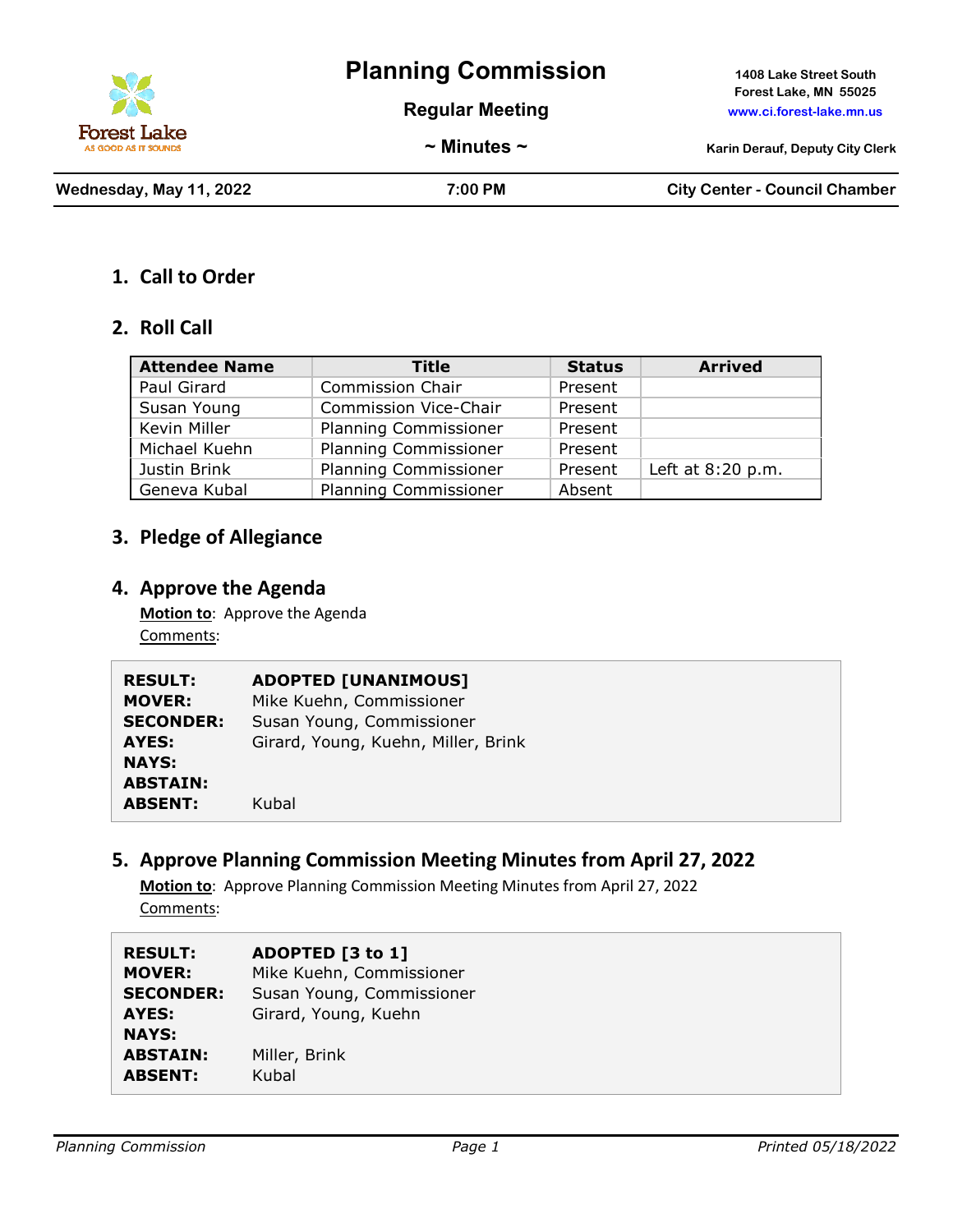**Regular Meeting www.ci.forest-lake.mn.us**

**Forest Lake, MN 55025**

# **6. Gateway Green PUD Amendment**

**Motion to:** Table the Gateway Green PUD Amendment Comments: Interim Zoning Administrator Fuerst provided information for the Gateway Green PUD Amendment. He commented on sidewalks for the development and that the requirement for the city is that these sidewalks are installed. He noted that the applicant is requesting to remove a portion of the sidewalks as well as to reconfigure the lots. Commissioner Kuehn asked why the sidewalks are proposed to be removed. Interim Zoning Administrator Fuerst explained that the units being built will not have walk-ups and therefore a sidewalk is not needed. Commissioner Kuehn asked where the sidewalk will end. Interim Zoning Administrator Fuerst deferred to the applicant. Chair Girard asked about the parking spaces being reduced. Commissioner Miller commented that the original building was proposed as an 8-plex not a 4-plex and thus no need for additional parking. Commissioner Young commented that there was extra parking included so there was no parking on the road.

The applicant, Dileep Cherylopalle, commented on the sidewalk removal not being needed because the style of the building is different. He noted that the sidewalk will still be kept on the east side of the building so there will be a connection point for other buildings built in the future. Commissioner Young commented on the walkability. The applicant commented on the parking spaces allowed for each unit plus three additional stalls. There was further discussion regarding the sidewalks.

Public Hearing opened at 7:33 p.m.

Public Hearing closed at 7:34 p.m.

Commissioner Miller asked for a larger view of the neighborhood and asked about additional trails in the area. Chair Girard asked about the sidewalk plan for the rest of the units. Commissioner Young noted that she is okay with the sidewalk proposal and the reconfiguration of the units, but she is not okay with the removal of parking stalls. Commissioner Kuehn commented that the proposal is to go from 16 to 9 parking spaces. Commissioner Young commented on the parking challenges that already occur in this area. Chair Girard asked the applicant to speak about the future of the undeveloped area and the loss of parking. The applicant commented that he only owns the lots in question and not the others. There was further discussion about parking spaces. Chair Girard commented

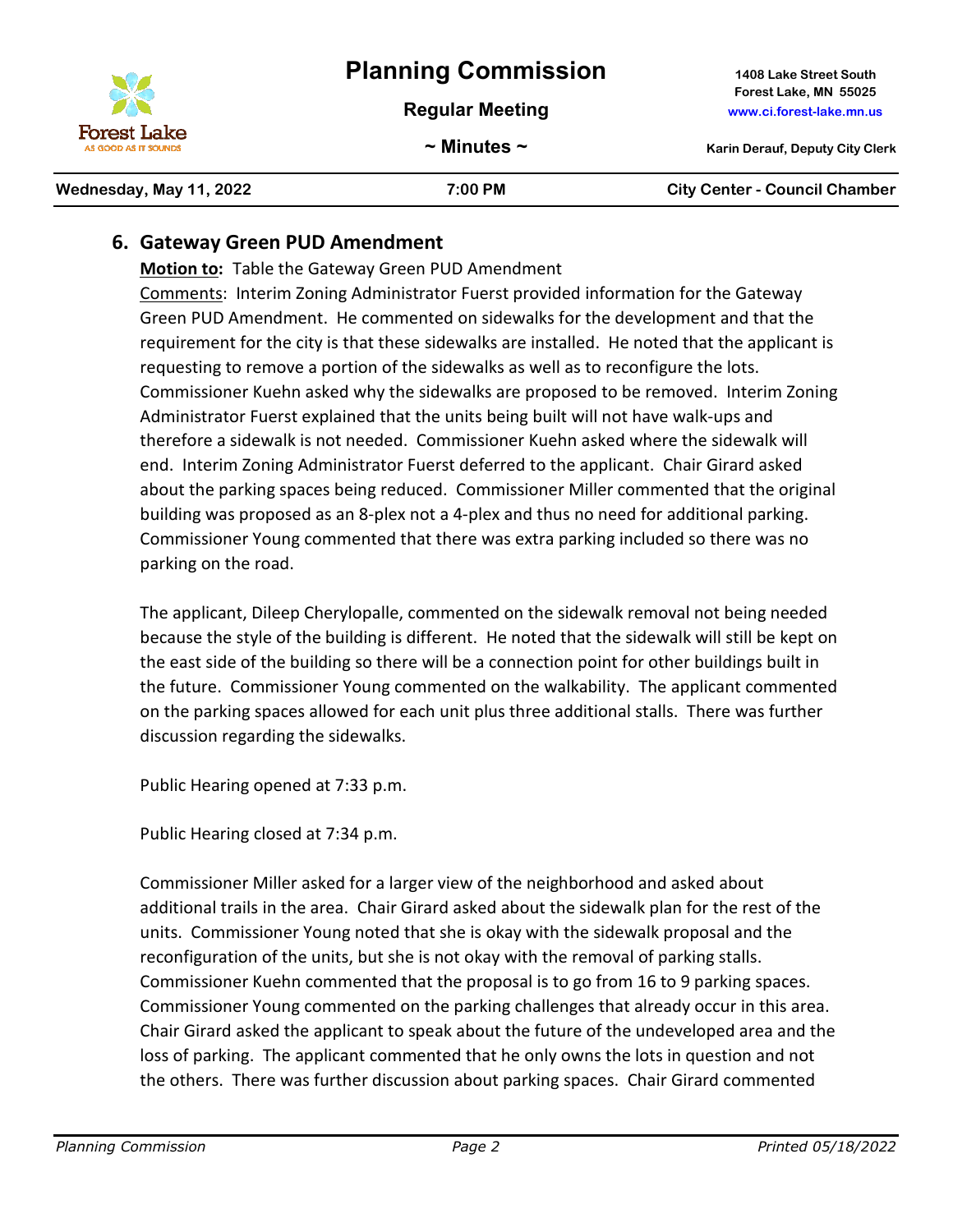|                                            | <b>Planning Commission</b> | 1408 Lake Street South                            |
|--------------------------------------------|----------------------------|---------------------------------------------------|
| X                                          | <b>Regular Meeting</b>     | Forest Lake, MN 55025<br>www.ci.forest-lake.mn.us |
| <b>Forest Lake</b><br>AS GOOD AS IT SOUNDS | $\sim$ Minutes $\sim$      | <b>Karin Derauf, Deputy City Clerk</b>            |

| Wednesday, May 11, 2022 | 7:00 PM | <b>City Center - Council Chamber</b> |
|-------------------------|---------|--------------------------------------|
|-------------------------|---------|--------------------------------------|

that the request is for a reduction in units and the removal of sidewalks. Commissioner Young pointed out that this is an amendment to the PUD and that the PUD includes parking.

| <b>RESULT:</b>   | <b>ADOPTED [UNANIMOUS]</b>          |
|------------------|-------------------------------------|
| <b>MOVER:</b>    | Paul Girard, Commission Chair       |
| <b>SECONDER:</b> | Mike Kuehn, Commissioner            |
| AYES:            | Girard, Young, Kuehn, Miller, Brink |
| <b>NAYS:</b>     |                                     |
| <b>ABSTAIN:</b>  |                                     |
| <b>ABSENT:</b>   | Kubal                               |

# **7. 794 15th St SW – Wilcox Property – Site Plan Amendment**

**Motion to:** Recommend to Council the Approval of the Site Plan Amendment for the Property Located at 794 15<sup>th</sup> St SW with the Conditions Noted by Staff Comments: Interim Zoning Administrator Fuerst commented on the site plan amendment for 794 15<sup>th</sup> St SW to revise the site to bring it into a conformance of City standards. He noted there were several improvements made to the property without city approval including the installation of a fence and a parking lot. He noted the proposed conditions to bring the site within city standards which include the marking of parking stalls, the provision of curbing on the southern portion of the site to direct storm water to a future storm water infiltration basin required by the Watershed District. There were questions about the thickness and sloping of the already existing blacktop that was installed without a permit. Commissioner Kuehn asked how a CUP is approved after the fact. Interim Zoning Administrator Fuerst noted the CUP is for the fence that was installed.

Applicant, Bob Wiger, provided some background on the car detailing business. He noted that the owner has relied on his contractor to obtain the correct permits, which didn't happen in this case. He noted that the conditions prior to blacktop was gravel. He indicated that the gravel was covered with 2 to 3 inches of blacktop. He indicated the water drains north to south into a wetland area and a storm water basin has been proposed for the water to run in to.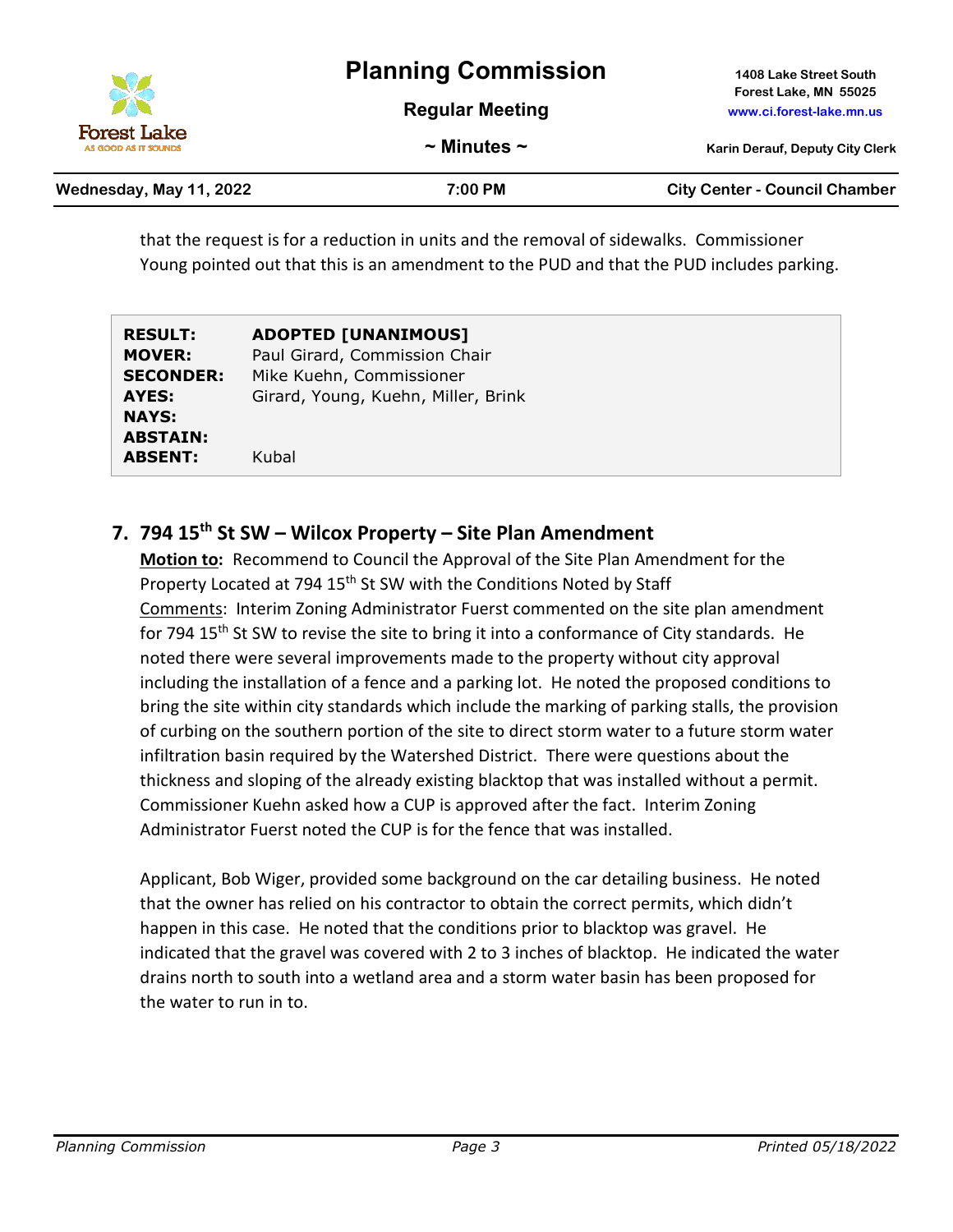

**Regular Meeting www.ci.forest-lake.mn.us**

**Forest Lake, MN 55025**

**~ Minutes ~ Karin Derauf, Deputy City Clerk**

**Wednesday, May 11, 2022 7:00 PM City Center - Council Chamber**

| <b>RESULT:</b><br><b>MOVER:</b><br><b>SECONDER:</b> | <b>ADOPTED [UNANIMOUS]</b><br>Susan Young, Commissioner<br>Justin Brink, Commissioner |  |
|-----------------------------------------------------|---------------------------------------------------------------------------------------|--|
| AYES:                                               | Girard, Young, Kuehn, Miller, Brink                                                   |  |
| <b>NAYS:</b>                                        |                                                                                       |  |
| <b>ABSTAIN:</b>                                     |                                                                                       |  |
| <b>ABSENT:</b>                                      | Kubal                                                                                 |  |

## **8. Wetland Bank Moratorium Discussion**

Comments: Interim Zoning Administrator Fuerst commented that there has been interest in creating wetland banks in the City. He noted that wetland banks are not listed as a permitted or conditional use within any district within the City and is suggesting that additional review through a study. He commented that wetland banks are created areas to mitigate wetlands offsite of a development. He noted the study would be pertaining to if and where the City would permit wetland banks. Commissioner Young asked if an economic analysis will be conducted along with this study. She also asked about the location of such wetland banks and if they would be located in areas that there would be no future development. Community Development Director Wittman pointed out that a designated location would be designated for eternity and cannot be reversed. Chair Girard asked if there would be updates throughout the process. Commissioner Miller asked if the DNR has input into the discussion. Interim Zoning Administrator Fuerst noted that it is the Watershed that speaks to the wetlands and functions of them.

Chair Girard called for a meeting recess due to inclement weather.

Meeting resumed at 9:13 p.m. with a motion to amend the agenda.

**Motion to**: Amend Agenda to Remove Item 9 to Discuss at a Future Meeting Comments: